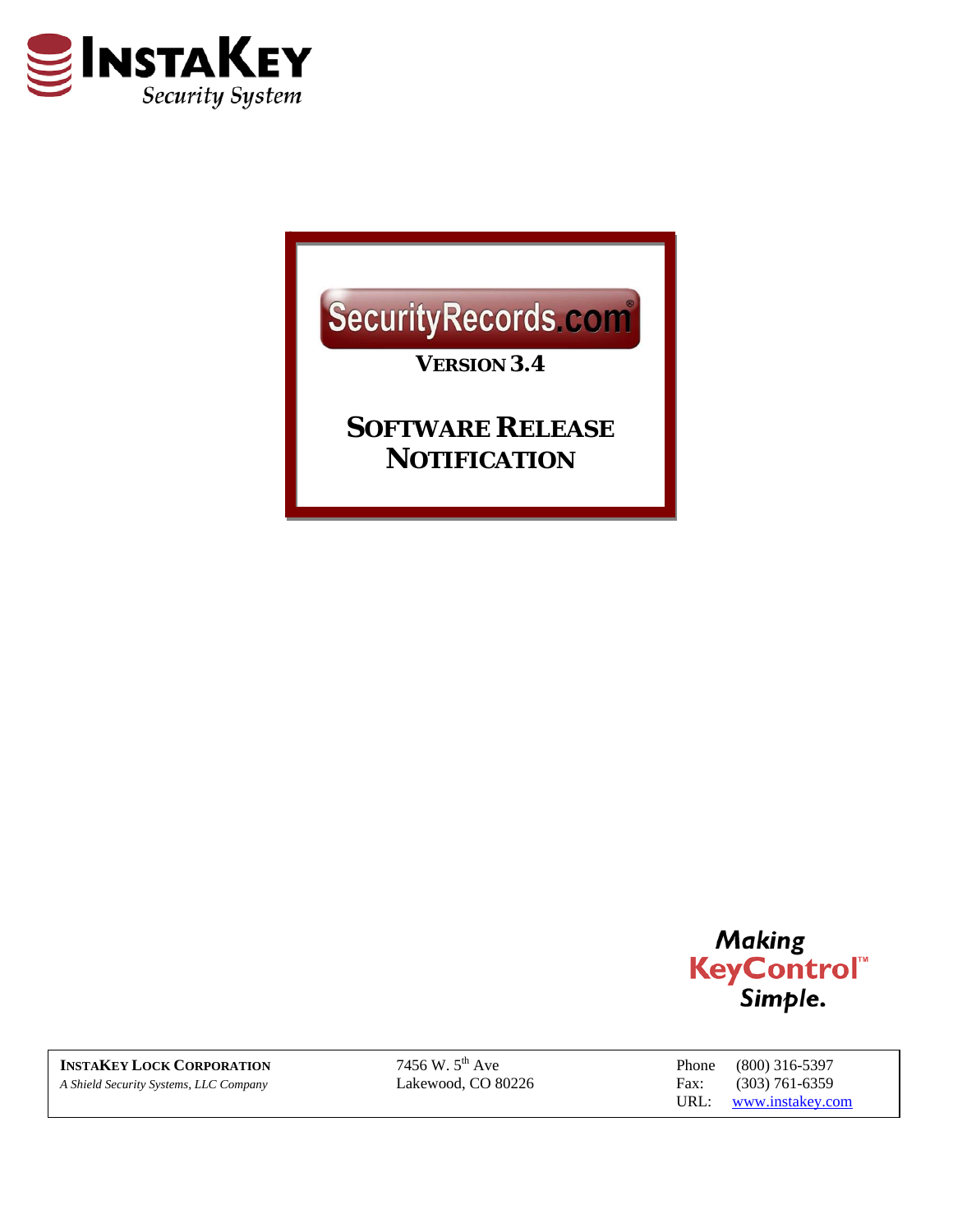

## **Enhancement: EMAIL ORDER CONFIRMATION – NOTES FIELD ENHANCEMENT**

The Email Order Confirmation process now has a new "Add Notes" field where comments can be input for the email recipient and sent directly to them. This "Add Notes" field has a 250 character limit and will not include any email signature information.

If you wish to email the confirmation only to yourself, you do not need to type in your email address, but simply select Copy me, and click Send.

| SecurityRecords.com<br>Beta<br><b>Ryan Carter Logout</b>                                                   |           |                           | <b>Customer:</b><br>Demo - Chain Store |                              |                             | <b>Help/Contact Us</b>          |                              |  |
|------------------------------------------------------------------------------------------------------------|-----------|---------------------------|----------------------------------------|------------------------------|-----------------------------|---------------------------------|------------------------------|--|
| <b>Users</b>                                                                                               | Locations | <b>Doors</b>              | Keys                                   | Orders                       | <b>Reports</b>              | Systems                         | <b>US Pat</b><br>Library     |  |
| <b>Work Order Reports</b>                                                                                  |           |                           |                                        | Print All Work Order Reports |                             | <b>Email Order Confirmation</b> |                              |  |
| <b>Email To:</b><br>П.<br>Copy me:<br>send                                                                 |           |                           |                                        |                              |                             |                                 |                              |  |
| <b>Add Notes:</b>                                                                                          |           |                           |                                        |                              |                             |                                 |                              |  |
| <b>Order: 418</b><br>Keys: 4                                                                               |           |                           |                                        |                              | <b>Cylinders: 3</b>         |                                 | <b>Print History</b>         |  |
| <b>Order Summary</b>                                                                                       |           | <b>Work Order Keys</b>    |                                        |                              | <b>Work Order Cylinders</b> |                                 |                              |  |
| <b>Order Description</b>                                                                                   |           | <b>Key Serial Numbers</b> |                                        |                              |                             |                                 |                              |  |
| <b>Order Overview</b>                                                                                      |           | <b>Mailer Cards</b>       |                                        |                              |                             |                                 |                              |  |
| <b>Avery Label Reports:</b> (use Template 5160)                                                            |           |                           |                                        |                              |                             |                                 | <b>Email Confirm History</b> |  |
| Cylinder Labels by DHI row: 1   ■ col: 1   ■<br>Mailer Card Labels row: 1   v   col:   1   v               |           |                           |                                        |                              |                             |                                 |                              |  |
| Cylinder Labels by Location/Door row: 1   col: 1   -<br><b>Key Name Labels</b><br>$\cosh 1 =$<br>row: $11$ |           |                           |                                        |                              |                             |                                 |                              |  |
| Include Step Keys                                                                                          |           |                           |                                        |                              |                             |                                 |                              |  |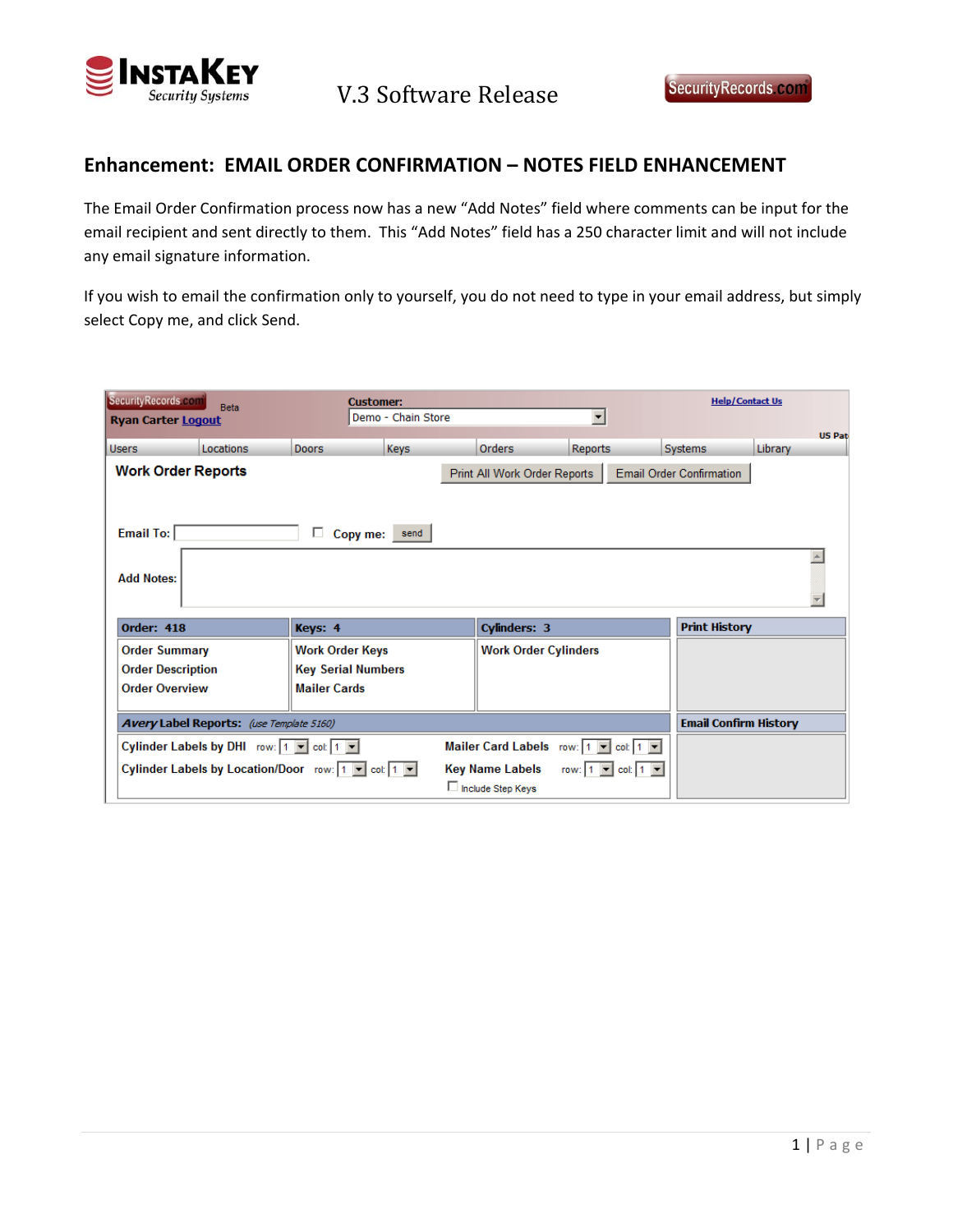

## **Enhancement: ORDER DETAIL – UNSUBMIT ORDER TRACKING PROCEDURE**

A new Un‐Submit Order enhancement has been created to categorize and track Order error rates. If an Order is found to have questionable items present, it will be un‐submitted and the User who submitted the Order initially will receive an email notifying them that the Order has been declined and released for review. The email notification includes the specific items in question that are to be addressed and corrected. Once revised, the User would then select "Re‐Submit Order" for processing.

Below is an example of the Un‐Submit Order Form module (for internal use only) and associated email communication. Customer Service personnel will select the "Incomplete" category and input the inaccurate specific items to be communicated to the User for the Order re-submittal.

| Buttps://www.securityrecords.com/srdotnetBeta/srlive/Ordering/SubmitRejection.aspx?CustomerID=97 - Micr  ■□× |              |  |  |  |  |
|--------------------------------------------------------------------------------------------------------------|--------------|--|--|--|--|
| Un-Submit Order Form (Select All that Apply)                                                                 |              |  |  |  |  |
|                                                                                                              |              |  |  |  |  |
|                                                                                                              |              |  |  |  |  |
| Addresss Verification Frror                                                                                  | <b>Notes</b> |  |  |  |  |
| □ Due Date Error                                                                                             | <b>Notes</b> |  |  |  |  |
| □ Ship Type Error                                                                                            | Notes        |  |  |  |  |
|                                                                                                              |              |  |  |  |  |
|                                                                                                              |              |  |  |  |  |
| <b>Incomplete Order Submittal</b>                                                                            |              |  |  |  |  |
| □ Cores/Hardware Not Assigned to Door                                                                        | Notes        |  |  |  |  |
| E FF/MPF/CPF Removed                                                                                         | Notes        |  |  |  |  |
| □ Incorrect Keys/Cores/Hardware                                                                              | <b>Notes</b> |  |  |  |  |
| □ Incorrect Order Type Selected                                                                              | <b>Notes</b> |  |  |  |  |
| □ Instructions Conflict w/Order                                                                              | <b>Notes</b> |  |  |  |  |
| $\Box$ Resubmitted without Corrections                                                                       | Notes        |  |  |  |  |
| □ Submitted Incomplete/Request to Unsubmit Order for Correction                                              | <b>Notes</b> |  |  |  |  |
| □ Waive EF Missing, Used Incorrectly, or Incomplete                                                          | Notes        |  |  |  |  |
| □ Waive EF Request Conflicts w/ Order Type                                                                   | <b>Notes</b> |  |  |  |  |
|                                                                                                              |              |  |  |  |  |
| Save and Send Email<br><b>Delete</b><br>Cancel<br>Save                                                       |              |  |  |  |  |
|                                                                                                              |              |  |  |  |  |

| From:<br>Sent:<br>To:<br>Subject:                                                                                                                                                                                            | CustomerSupport@instakey.com<br>Wednesday, April 24, 2013 12:08 PM<br>George Woodruff<br>Submitted: Demo - Chain Store - O:#418 due 4/24/2013 |  |  |  |
|------------------------------------------------------------------------------------------------------------------------------------------------------------------------------------------------------------------------------|-----------------------------------------------------------------------------------------------------------------------------------------------|--|--|--|
| The following SecurityRecords.com order has been declined for Production:<br>Order: 418 Customer: Demo - Chain Store                                                                                                         |                                                                                                                                               |  |  |  |
| Please review and revise the below identified concerns:<br>Addresss Verification Error: ADDRESS FAILED UPS VERIFICATION<br>Incorrect Keys/Cores/Hardware: KEY LEVEL STATUS INDICATES THESE STEPS HAVE BEEN PREVIOUSLY ISSUED |                                                                                                                                               |  |  |  |
| Once updated, please re-submit this Order for production.                                                                                                                                                                    |                                                                                                                                               |  |  |  |
| If you have any questions, please contact Customer Support at (800) 316-5397.                                                                                                                                                |                                                                                                                                               |  |  |  |